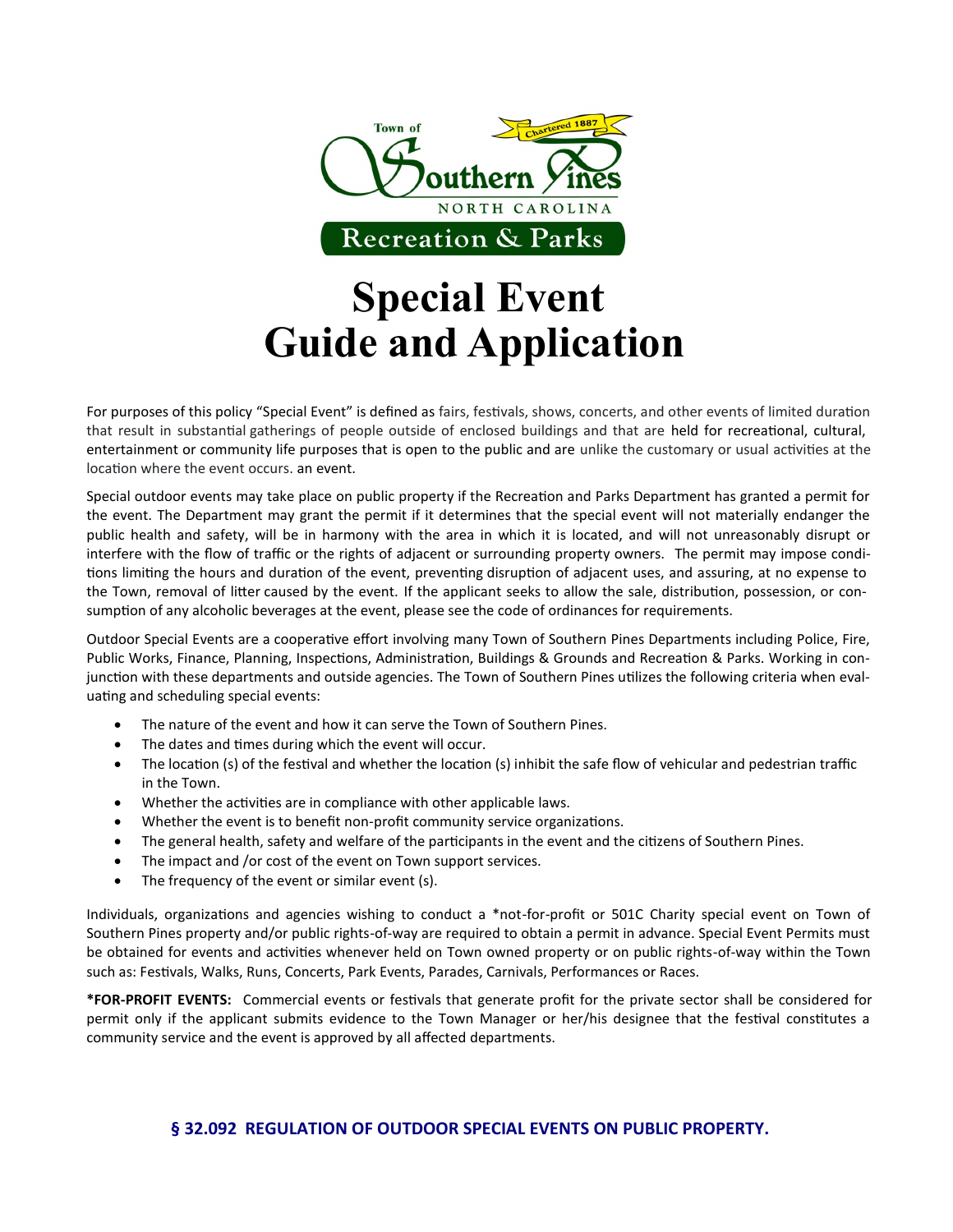Special Event Organizer:

Special Events are a very important part of the quality of life for our community. All Event Organizers (including other Town of Southern Pines Departments) should contact Southern Pines Recreation & Parks for assistance with Town services and permits for outdoor special events utilizing Town property or streets.

The Town of Southern Pines has established a festival and special events policy for major special events, co-sponsored events and festivals. In order for these events to occur in Southern Pines utilizing Town property or streets, they must follow the guidelines that were established with this policy. They include the following:

- Major festivals and special events, which are sponsored or co-sponsored by the Town of Southern Pines, must be approved at the beginning of each calendar year.
- **Applications for sponsored or co-sponsored events must be received by January 15 of the calendar year in order for them to be processed and listed on the slate of recommended festivals, co-sponsored events and special events which is presented for staff approval.**
- All other special events not desiring co-sponsorship require receipt of an application **14 days prior to the event.**

# **Instructions to Apply for an Outdoor Special Event**

- 1) Read this information guide thoroughly.
- 2) Complete the Town of Southern Pines Application for Outdoor Special Events on page 3.
- 3) Submit a site map showing streets to be closed, tent placement, parade/run routes or other similar events or activities. Include your site map with the Special Events Permit Application. This can be hand drawn, printed or digital.
- 4) If your event requires other permits as indicated by the Event Guide complete the necessary forms and include them with any applicable fees along with the Events Application form.
- 5) Return the application with a \$25 non-refundable processing fee:

Southern Pines, NC 28387

| In Person: | Southern Pines Recreation & Parks (Call 910-692-2463 for an appointment if consult desired)<br>Campbell House (upstairs)<br>482 E Connecticut Avenue |                                    |
|------------|------------------------------------------------------------------------------------------------------------------------------------------------------|------------------------------------|
|            | Southern Pines, NC 28387                                                                                                                             | <b>By Email:</b>                   |
| By Mail:   | Special Events                                                                                                                                       | recreation_parks@southernpines.net |
|            | Southern Pines Recreation & Parks                                                                                                                    |                                    |
|            | 482 E Connecticut Ave                                                                                                                                |                                    |

- 6) All applications and related forms must be returned no later than 14 days prior to the event. Submit the permit application as soon as possible to have the best chance that the facility will be available on your requested date .
- 7) Event Organizers applying for co-sponsorship consideration must return applications by January 15, of the calendar year of the planned event.
- 8) Recreation and Parks staff will distribute copies of your application to the affected Town Departments for review. After review, your application will be either approved or rejected. Results will be provided in writing. Payment of fees is required prior to issue of permit.

(Note: If this is a large scale, major event, as determined by the Recreation and Parks Department, this application package must be completed in accordance with the festival and special events policy.

If you have any questions or need help completing the applications, contact Southern Pines Recreation and Parks at (910) 692-2463 or email recreation\_parks@southernpines.net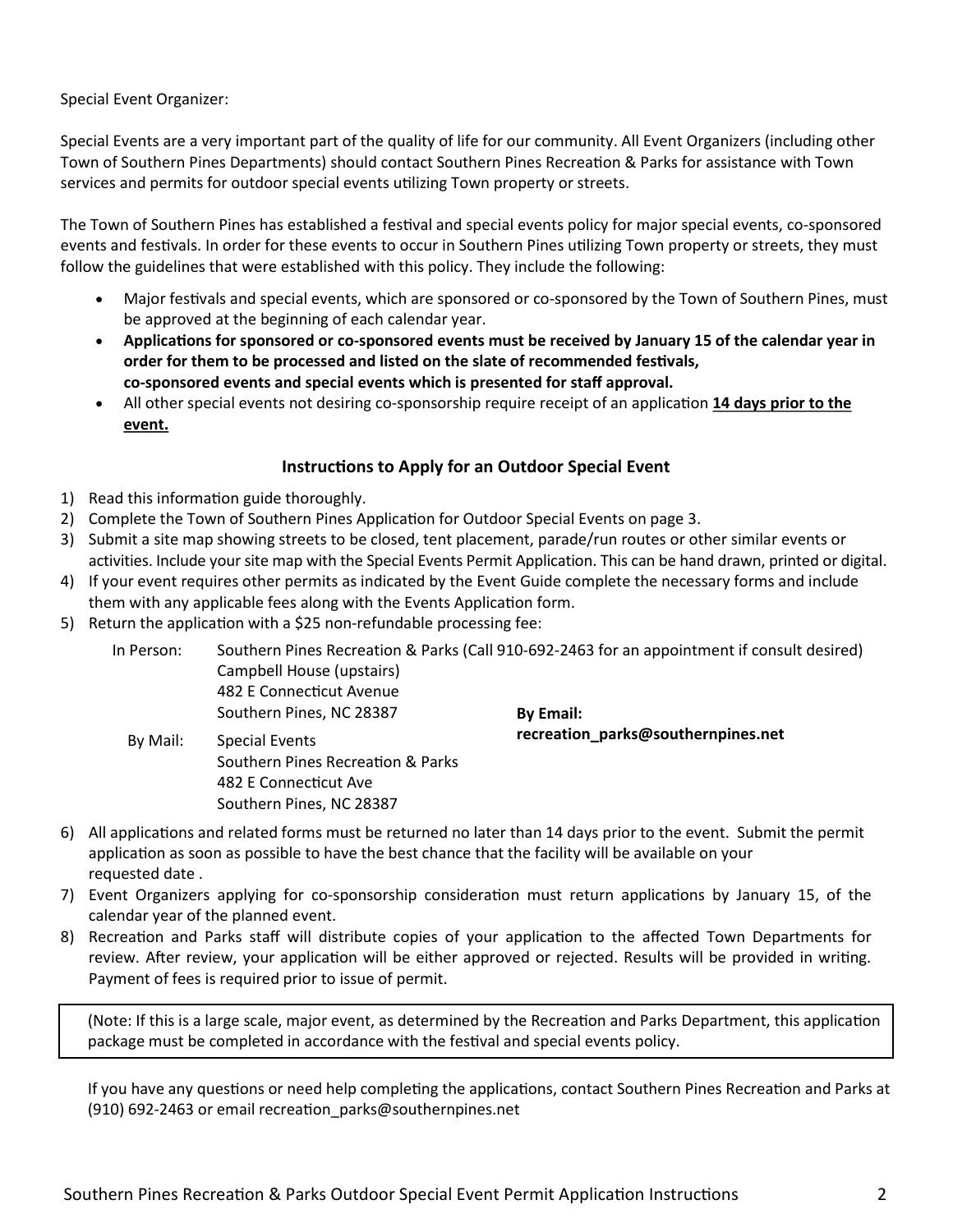# **SPECIAL EVENT RULES & REQUIREMENTS**

#### **1. New Events**

Organizers of events which have never been held in the Town of Southern Pines are advised to contact Southern Pines Recreation & Parks Department one year in advance of the date of the event to arrange for a preliminary review by affected Town agencies. The new event must be approved under the Town policy on festivals and special events.

## **Security and Public Safety**

#### **2. Security**

#### **A special event permit will not be issued until a security plan has been finalized prior to the event.**

It is the Event Organizers responsibility to provide security through the Town of Southern Pines Police Department. The appropriate number of off-duty and /or on-duty officers will be determined by the Chief of Police or his/her designee in consultation with the Event Organizer.

#### **The event Organizer should understand the following:**

If the Town of Southern Pines determines that security is needed for an event, that security must be coordinated through the Southern Pines Police Department. The expense of providing off-duty officers for the event is the responsibility of the Event Organizer.

Event organizers may be required to pay for Workmen's Compensation Insurance to cover off-duty officers.

#### **Contact the Southern Pines Police Department at (910) 692-7031 for more information.**

#### **Public Safety**

In compliance with the Southern Pines and North Carolina State Fire Prevention Code, the Southern Pines Fire Department may require the applicant to develop a plan for provision of safety services, both for the participants of the event and for persons directly or indirectly affected by the event. This plan must be reviewed and approved by the Southern Pines Fire Department before a permit can be issued.

#### **If required, the Event Organizer's plan may be required to include:**

An emergency vehicle access map into and out of the event area,

A fire protection plan if the event includes activities that may present a fire risk,

A parking plan,

A concession placement map,

An EMS "first responder" and/or ambulance service coverage plan.

#### **Contact the Southern Pines Fire Department at (910) 692-2720 for additional information.**

**\*State and Municipal Public Safety Requirements** Applicant will be required to abide by State and Municipal public safety rules, requirements and guidelines as issued at the time of Applicant's event.

#### **3. Sanitation**

The Event Organizer is responsible for making arrangements for litter and debris cleanup of the special event site both during and after the event. The Event Organizer is responsible for all costs should the Town be required to clean up following the event.

#### **The Event Organizer should understand the following:**

The Event Organizer is responsible for arranging for the proper disposal of grease and other similar waste with a private service or agency in advance of the event.

The Event Organizer will post an additional \$50.00 clean-up deposit to be included with the Outdoor Special Events application if grease or other similar waste will be utilized in the event.

Improper disposal or spills may be classified as a hazardous waste and result in fines in accordance with Chapter 2703.3 of the North Carolina and Southern Pines Fire Prevention Code.

#### **Contact the Public Works Department at (910) 692-1983 for more information.**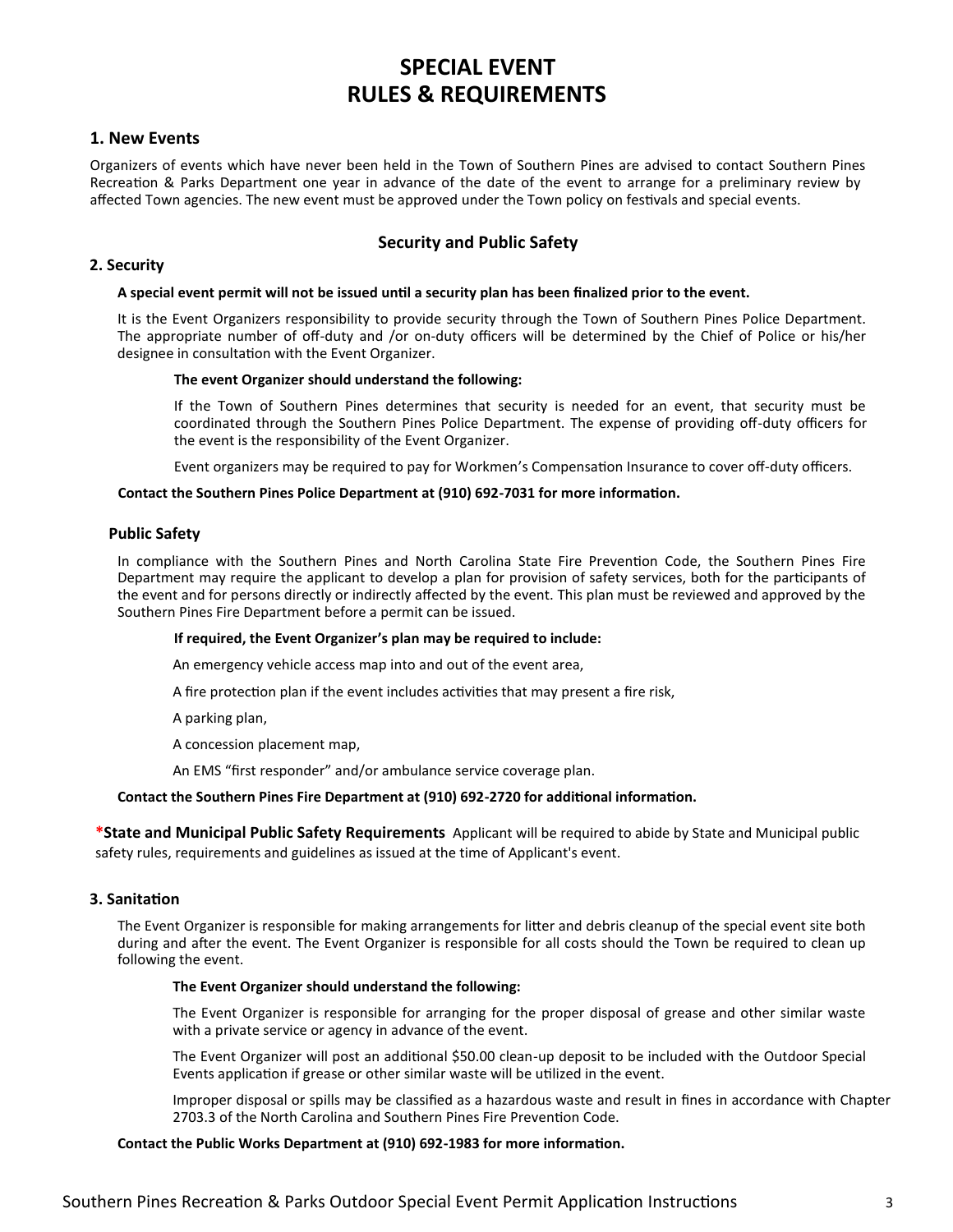#### **4. Insurance & Liability**

Permittee shall assume all risks incident to or in connection with the permitted activity and shall be solely responsible for damage or injury, of whatever kind or nature, to person or property, directly or indirectly arising out of or in connection with the permitted activity or the conduct of the Permittee's operation. Permittee shall indemnify, defend and save the Town harmless from any penalties for violation of law, ordinance, or regulation affecting its activity and from any and all claims or suits for damages or losses (including, but not limited to, attorneys fees and other litigation expenses) for personal injury and for property damage directly or indirectly arising out of or in connection with the permitted activity or conduct of its operation or resulting from the negligence or intentional acts or omissions of Permittee or its officers, agents and employees.

#### **The Event Organizer should understand the following:**

If required by the Town's Risk Manager, the Event Organizer must furnish a fully paid liability damage insurance policy procured from a company licensed to do business in North Carolina. **All event organizers with co-sponsored status must provide for this requirement.** This policy must protect the Town of Southern Pines, its officers, officials, employees and agents from any and all claims for damages to property and/or bodily injury which may result from or in connection with any of the operations carried on by the permittee of the Festival or Special Event. The Town of Southern Pines must also be named as an additional insured. The Town of Southern Pines must receive a copy of insurance policy included with the Event application. Insurance requirements are as follows:

A minimum of \$500,000 for personal injury per person, \$1,000,000 for personal injury for aggregate liability and \$500,000 for property damage each occurrence, or certificates of insurance acceptable to the Director of Recreation and Parks is/are required.

#### *The Town of Southern Pines at its discretion may waive the insurance requirements for small events.*

#### **5. Electricity**

Any and all electrical requirements beyond those that already exist at the proposed event location must be provided for by Licensed electrician contracted by the Event Organizer. Any and all additional electrical work installed at the pro posed event location must be permitted, inspected and approved by the Director of Recreation and Parks and the Building Inspector. Specific requirements for the use of electricity must be submitted and approved at the time of the application for a special event permit. Power provided by extension cords from a building shall not pass through doorways or windows but shall be supplied by an exterior outlet, which is protected by a Ground Fault Circuit Interrupter (GFCI). Extension cords shall be grounded and shall not be placed over walking surfaces.

#### **6. Toilets**

It is the responsibility of the Event Organizer to provide adequate on-site toilets to facilitate the specific needs of their event.

Events with co-sponsorship agreements with Town of Southern Pines are not exempt from this requirement and are responsible for the costs incurred. The number of toilets is determined by the type and size of event in consultation with the Town of Southern Pines Recreation and Parks Department. Handicapped accessible toilets are required for all special events requiring portable toilets. All portable toilets must be maintained daily if contracted for a multiple day event.

#### **7. Noise**

Permission to include music or amplified sound, including megaphones, as part of a special event may be given, provided that compliance with the Town's noise ordinance is assured. Event Organizers should be sensitive to local businesses and residences when preparing sound equipment for special events. The Town reserves the right to limit the sound amplification equipment so that it will not unreasonably disturb non-participating persons around the event.

**Complaints of loud, disturbing, or unnecessary noise can result in the immediate revocation of the permit by the Town of Southern Pines Police Department.** 

#### **8. Vending**

The Event Organizer is responsible for procuring vendors for the event. Vendors approved by the Permittee for the special event shall be required to secure a Town of Southern Pines Business License for the time period of the event.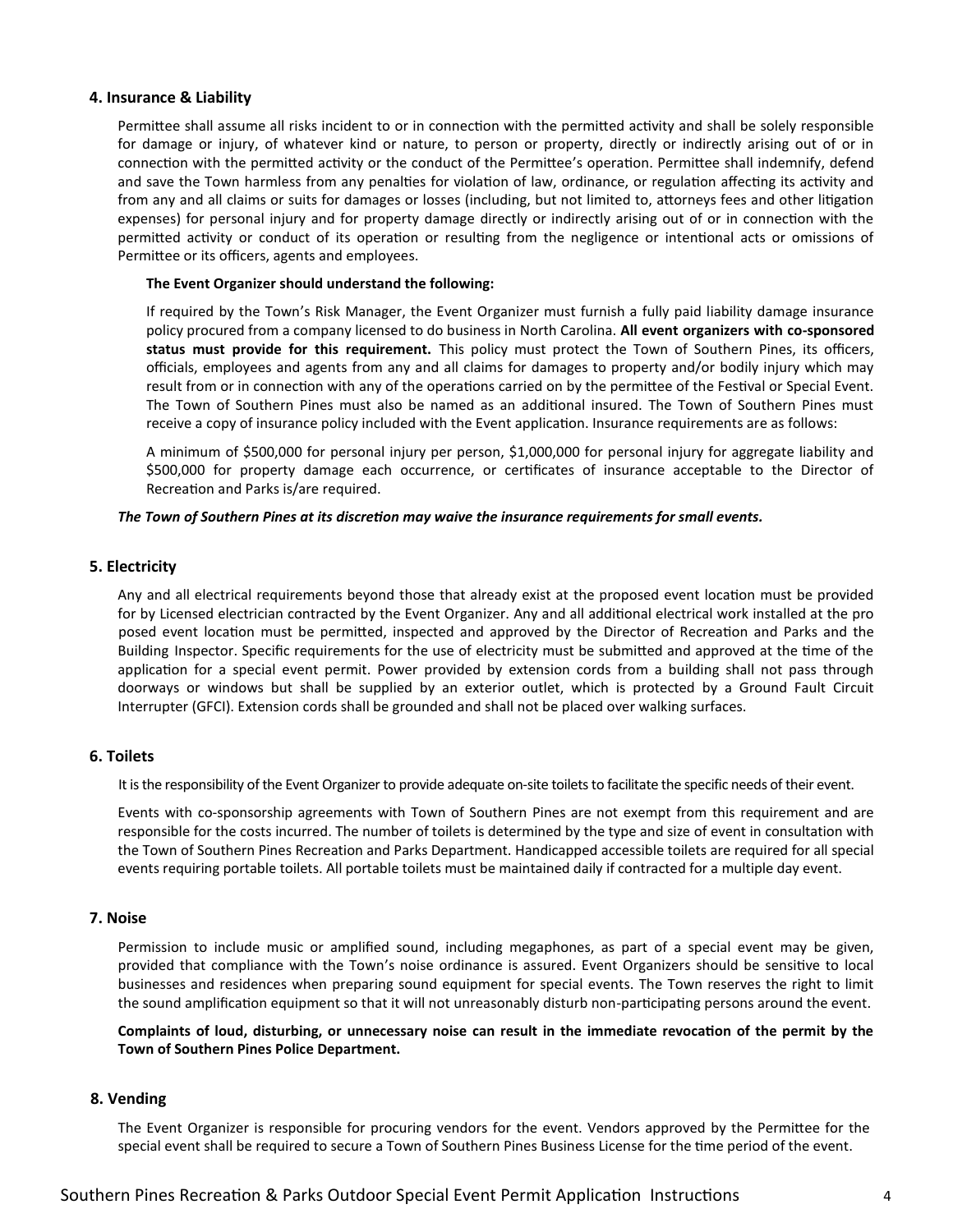## **9. Food Sales**

If the event includes food the Event Organizer is responsible for **arranging for all food permits (4) four weeks prior** to the event, from the Moore County Environmental Health Department, phone (910) 947-6283.

#### **The Event Organizer should understand the following:**

Event Organizer is responsible for following all rules and regulations regarding any food preparation and service as established by the Moore County Environmental Health Department.

A fee may be required per booth per event.

Inspectors have the right to close booths operating outside of health regulations.

All permits must be clearly displayed.

No glass bottles are allowed on Town property.

Event Organizer is responsible or all clean-up including grease removal

#### **10. Alcohol**

The only alcoholic beverages that may be sold, distributed, possessed or consumed on Town property are malt beverages and unfortified wine when such use is authorized in a permit for an outdoor special event. Such use may be authorized only when the Southern Pines Recreation and Parks Department determines that such use will not materially endanger the public safety and will not unreasonably disrupt surrounding property owners, when the Chief of Police or the Chief's designee has reviewed and approved the application and permit, and when the applicant establishes to the Recreation and Parks Department: (a.) that it is a not-for-profit entity; (b.) that any license for the sale or distribution required by the Alcoholic Beverage Commission has been obtained and (c.) that the outdoor special event is within the Central Business District. The permit will specify whether malt beverages or wine are permitted at an outdoor special event and, if so, what conditions are required.

#### **11. Tents & Other Structures**

The Town of Southern Pines defines and classifies any structure, enclosure, or shelter constructed of canvas or pliable material supported in any manner as a tent. Erecting a tent without a building permit will result in **DOUBLE FEES** for such permit.

The event Organizer must acquire a building permit (6 days in advance of the event) for any structure that falls within the definition of a tent as described above. The Event Organizer must include a site plan showing the location of the tent with the zoning permit application. Tent fees are \$50.00.

Temporary structures such as decks, platforms, stages and kiosks will in most cases require a permit and a safety inspection. For structures similar to those mentioned above please **contact the Building Permit Office at (910) 692-4003.**

A building permit is required for the erection of a tent over 120 square feet or regardless of size when cooking occurs under it or within ten (10) feet.

The Event Organizer must secure a building permit form for any structure that falls within the definition of a structure as described above. An application for this permit shall be made at the Inspections Department at least five (5) business days in advance of set-up.

The permit application must include a copy of flame retardant certification, a site plan showing the location of the tent, a description of the activity (s) to be conducted under the tent, and method of providing adequate anchorage against collapse from winds or other loads. (If the certificate is attached to the tent, inspector will check and approve in the field.)

#### **Requirements for tents include:**

No tents may be staked into asphalt.

All tents must be secured or weighted down at all corners.

- No tent may be erected in front of a building used as a place of public assembly, within fifteen (15) feet of a fire hydrant, or in any way obstructing any building exit or doorway.
- Tents may not block streets. A minimum of twelve (12) feet clearance must be maintained on all streets.

All tents may be inspected and approved before occupancy or use by the public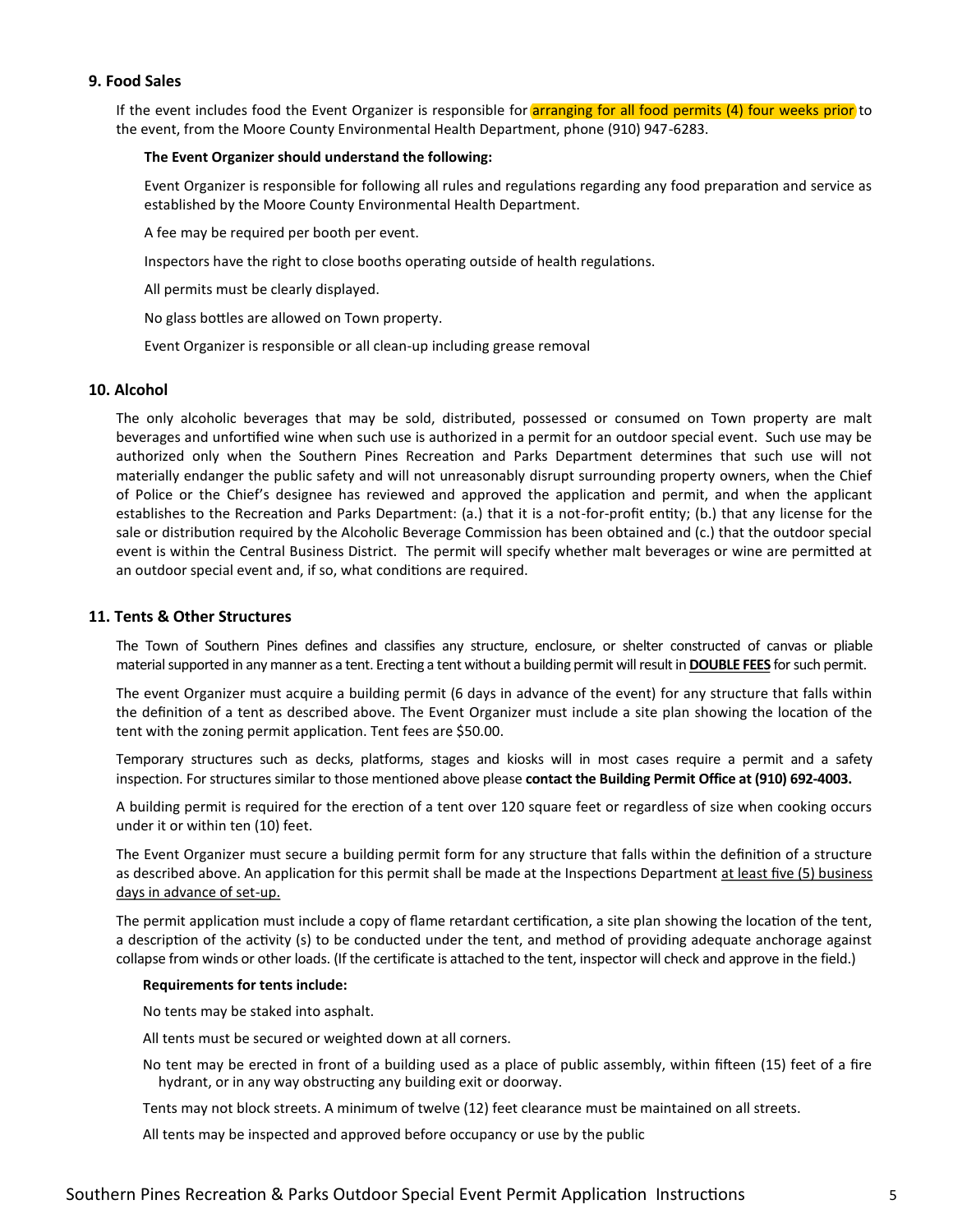#### **11. Tents & Other Structures (cont.)**

There are additional requirements for tents depending on size and use. Canopies 700 square feet or less, or when the aggregate total of multiple canopies side by side do not exceed 700 square feet without a fire break of twelve (12) feet, are exempt from being certified as flame retardant treated or requiring a building permit for setup, if all the following are met:

No enclosing side walls are present,

A minimum of twelve (12) feet clearance is present from other structures or tents,

No open flame or cooking equipment is present or within ten (10) feet of the tent.

At least one UL rate 2A: 10B:C extinguisher shall be provided for all tents exceeding 500 square feet or any size tent where there is cooking. Additional extinguishers may be required after the inspection.

**LP Gas** use shall be restricted to cylinders no larger than 125 gallons water capacity (100 pounds of gas). Cylinders shall be adequately secured to prevent over turning. Cylinders may not be secured to items such as fire hydrants, temporary electric poles or barricades. Cylinders may be secured to the grill, a tent post, a table placed in a container with a flat-bottom such as a plastic carton, a signpost or permanent electric pole.

#### **For more information call: The Building Inspections office at (910) 692-4003 and the Southern Pines Fire Department, Fire and Safety Division at (910) 692-2720.**

#### **12. Signs and Banners**

#### **\*\*\* NO BANNERS EXCEPT FOR FOLLOWING:**

Signs indicating that a special event such as a grand opening, fair, carnival, circus, festival or similar signs indicating that a special event such as a grand opening, fair, carnival, happening is to take place on the lot where the sign is located. Such signs may be erected up to one (1) week before the event and must be removed not later than three (3) days after the event. **Contact the Planning Department at (910) 692-4003 for size information.**

Signs or banners indicating the following special events: Rockingham NASCAR races, Stoneybrook Steeplechase, professional golf tournaments, Springfest/Tour de Moore, Autumnfest, Elk's National Golf Tournament. Such signs or banners may be erected up to one (1) week before the event and must be removed not later than the first business day after the event. Maximum size of temporary banners shall be forty (40) square feet. Limit one (1) sign or banner per business. Such signs or banners must be produced by a commercial sign company.

Banners indicating the 50<sup>th</sup>, 75<sup>th</sup>, and 100<sup>th</sup> year celebration for churches. Such banners shall be a maximum size of forty (40) square feet and shall be permitted for one (1) year.

Banner flags displayed on any theater in the Central Business (C.B.) District when they are used to call attention to a forthcoming or current performance or event at the theater. Banner flags shall not exceed twenty (20) square feet in size. Banners shall be erected no more than ten (10) days prior to an event and must be removed within two (2) days after the event.

## **13. Town Parks**

Use of a Town Park Greenspace requires a separate Facility Use Permit Application and permit fees.

#### **14. Parades / Runs / Walks**

Groups or organizations wishing to hold a parade, run or walk must secure a parade/run permit (\$10.00) from Southern Pines Recreation and Parks Department. Runs and walks are included in the same category as parades and as such require a parade permit. Unless the event is co-sponsored by the Town of Southern Pines the Event Organizer is responsible for the cost of all Town services incurred in connection with the parade. Southern Pines Recreation and Parks and/or the Southern Pines Police Department may require the organizer to provide for one or more escorts as deemed necessary. The Southern Pines Police Department will determine final parade security. If officers and/or cars are deemed necessary by the Southern Pines Police Department the Event Organizer is responsible for the costs incurred. An application for a parade/run permit is required.

**Contact the Southern Pines Police Department at (910) 692-7031 for information on estimated expenses.**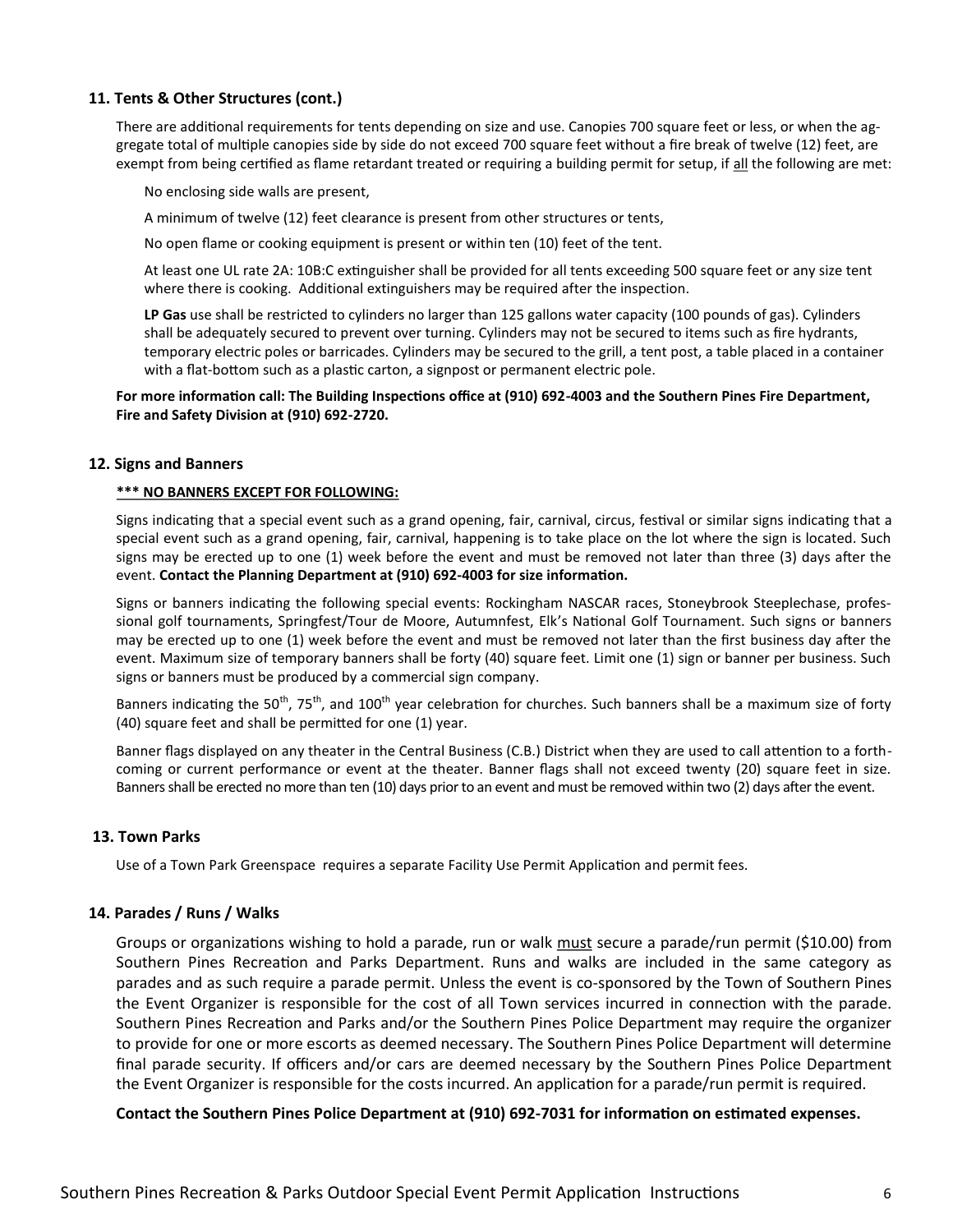#### **15. Fireworks**

A Town of Southern Pines fireworks permit (\$50.00) is required to display fireworks. All fireworks vendors must be licensed for approval by the State of North Carolina. Application must be made in writing to the Town of Southern Pines Fire Department (910) 692-2730 not less than sixty (60) days prior to the date of the proposed display of fireworks. The application must be accompanied by a copy of liability insurance in the amount of \$1,000,000 listing the Town of Southern Pines as co-insured. Once the application is received along with payment for the permit, a Town of Southern Pines Fire Department officer will conduct a pre-show set up and walk through inspection.

#### **Contact the Town of Southern Pines Fire Department (910) 692-2720.**

#### **16. Town of Southern Pines Street, Lane & Sidewalk Closures**

Blocking of all or a portion of a street will require a traffic control plan approved by Public Works Department. A copy of the street closure permit application must be filed by the Event Organizer along with the outdoor Special Event application. The cost of the street closure permit is \$25. Other charges may apply to a Street / Lane / Sidewalk Closure as determined by Public Works Department including the cost of barricades, cones or other Town resources. No posters, signs or similar materials may be attached to or placed on barricades. For emergency purposes barricades shall not be blocked in any manner. Vehicles obstructing barricades or fire lanes will be cited for a violation of the fire code and may be towed and stored at the owner's expense. Sidewalks are to be used for public refuge and pedestrian traffic only and must remain clear and unobstructed in case of emergency (unless the closure permit specifically states that the sidewalk is to be closed.)

Any North Carolina Department of Transportation State Highway or road must receive permission to be closed by NCDOT. Submit requests for these roads through Southern Pines Public Works the same as you do Town roads.

Street closing permits must be obtained for the following events and any similar activities whenever held on Townowned property or on public rights of way within the Town: **Street Closings, Sidewalk Closings, Parades, Special Events Festivals, Filming, Fireworks, Carnivals, Construction, Renovation, Activities, Moving, etc.**

#### **The Event Organizer should understand the following:**

Event Organizer must provide public notification to all adjacent businesses and residents of the date and time of the event with a description of the roads to be closed one (1) week or seven (7) days before the event, however two (2) weeks is recommended. A copy of the notification must be submitted to the Southern Pines Recreation & Parks Department.

Event Organizer must maintain a twelve (12) foot lane on all blocked streets / road for emergency vehicle access.

Services provided by the Public Works Department for non-sponsored events are charged to Event Organizers and are payable in advance of the event.

Street / Sidewalk closings require the use of traffic control devices as set forth in the MANUAL ON UNIFORM TRAFFIC CONTROL DEVICES.

Unless the event is co-sponsored by the Town of Southern Pines, the Event Organizer is responsible for charges and rental fees incurred by the use of traffic control devices used for street/sidewalk closings.

#### **Procedures for Closing Streets, Lanes or Sidewalks By Permit**

- 1) Complete the request for temporary **Street / Lane / Sidewalk Closure Permit Form** on page 10, which will contain a description, length, purpose, date and time of the closure. The application must include a diagram/ map of the proposed closure.
- 2) Submit the **Street / Lane / Sidewalk Closure Permit Form** along with the special event application at least ten (10) business days before closures, which require traffic control devices, or at least five (5) business days before all other closures. Include \$25 for the **Street / Lane / Sidewalk Closure Permit.**
- 3) Public Works Department reviews and/or develops a traffic control plan for the closure. If necessary, the permit form will be sent to the Southern Pines Fire Department for approval.
- 4) The Public Works Department will provide notification of the closure to Recreation and Parks, Planning, Fire, Police, Finance, and Moore County Emergency Service personnel. In some cases, meetings will be held among these parties prior to the permit approval.

#### **If you have any questions, please contact Public Works Department at (910) 692-1983**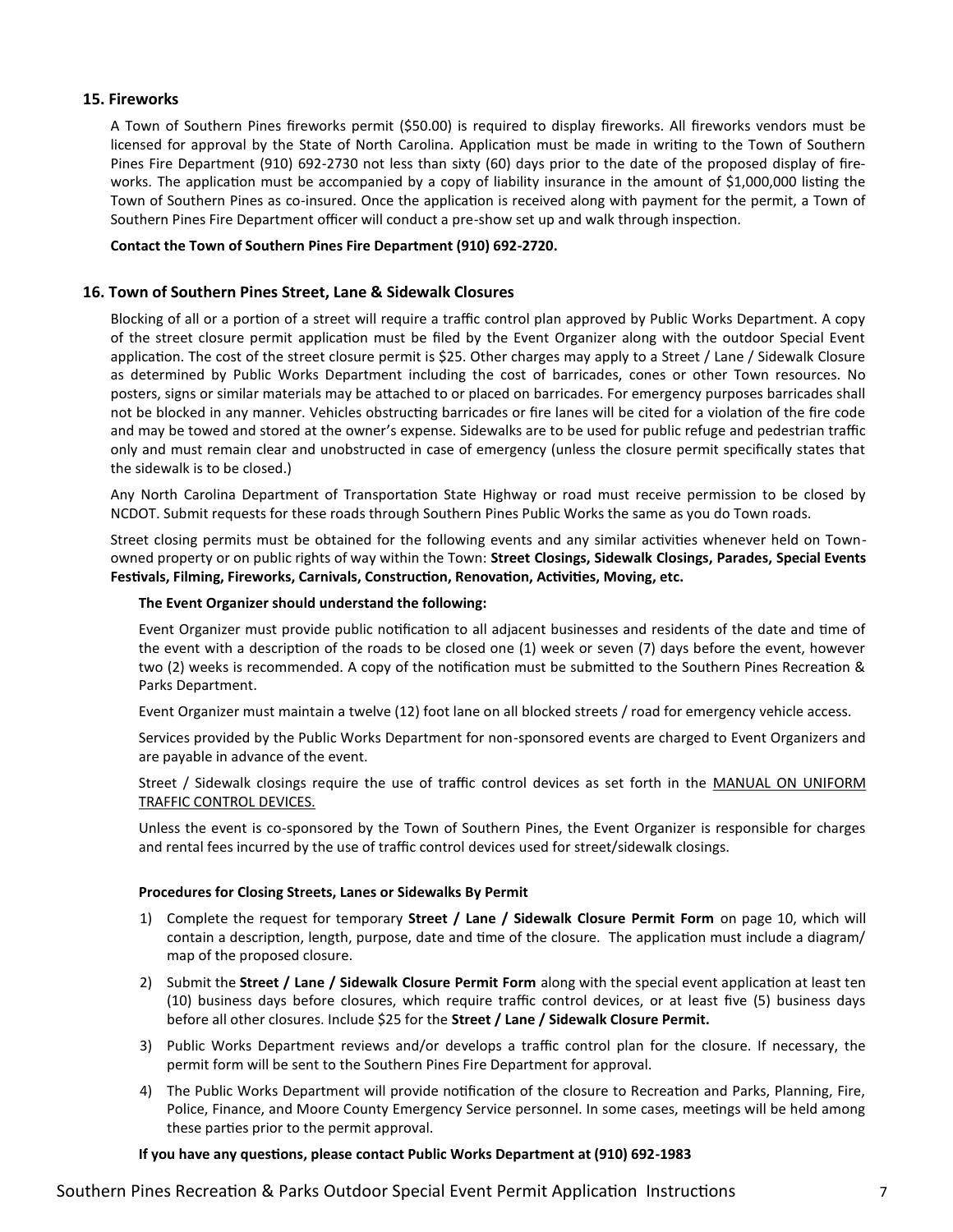# **Special Events Permit Application**

| <b>Applicant Mailing Address:</b><br>Street                                                                                                                                                                                                                                                                                                                                                                                                    | $\overline{\text{City}}$                                                                                                                                                                                                                                                                                                               | State | Zip |  |  |
|------------------------------------------------------------------------------------------------------------------------------------------------------------------------------------------------------------------------------------------------------------------------------------------------------------------------------------------------------------------------------------------------------------------------------------------------|----------------------------------------------------------------------------------------------------------------------------------------------------------------------------------------------------------------------------------------------------------------------------------------------------------------------------------------|-------|-----|--|--|
|                                                                                                                                                                                                                                                                                                                                                                                                                                                |                                                                                                                                                                                                                                                                                                                                        |       |     |  |  |
|                                                                                                                                                                                                                                                                                                                                                                                                                                                |                                                                                                                                                                                                                                                                                                                                        |       |     |  |  |
| Location of Event:<br>Facility Name                                                                                                                                                                                                                                                                                                                                                                                                            | Street                                                                                                                                                                                                                                                                                                                                 |       |     |  |  |
|                                                                                                                                                                                                                                                                                                                                                                                                                                                | Note *Other permit applications and fees may be required                                                                                                                                                                                                                                                                               |       |     |  |  |
| No II<br>Yes<br>Yes<br>No l<br>No I<br>Yes<br>No                                                                                                                                                                                                                                                                                                                                                                                               | Are you requesting Town of Southern Pines co-sponsorship? (Submit Co-Sponsor Application by Jan 1)*<br>Will a Town park be utilized or accessed during this event? (Submit Rental Application and Fee)*<br>Will Southern Pines Police Officers be needed? (May be required) (See Page 3, Section 2) (Submit Extra-Duty Employment Req* |       |     |  |  |
| Will street/sidewalks be closed? (See Page 7, Sec 16, Public Works Street/Lane/Parking Lot/ Sidewalk<br>Will the event be a parade, procession or run ? (See Page 6, Sec 14) Submit Police Run/Walk/Procession/Parade Permit<br>No<br><b>Yes</b><br>Are sales/vendors being planned? (See Page 4, Section 8)<br>l No<br>Are food vendors planned? (See Page 4 Section 9) Health Dept. Permit and Business License Required: Submit Vendor List |                                                                                                                                                                                                                                                                                                                                        |       |     |  |  |
| Yes<br>No<br>Will Amplified Sound be used? (See Page 4 Section 9)<br>Yes<br>No<br>No.<br>Yes<br>No<br>Yes<br>Page 5, Section 10)                                                                                                                                                                                                                                                                                                               | Do you need access to Town Park electricity? (Only available at Downtown Park Greenspace and Pool Park Stage/fee required)<br>Does this event seek to include the sale, distribution, possession, or consumption of alcoholic beverages on public property? See                                                                        |       |     |  |  |
| Note: You must include a map /layout of your event showing streets to be closed, tent placement, parade/run/walk routes or other similar activities.<br>Describe type, size and area of event (include, stages, entertainment, etc.) [19] Describe type, size and area of event (include, stages, entertainment, etc.)                                                                                                                         |                                                                                                                                                                                                                                                                                                                                        |       |     |  |  |
| NOTE: All events must end prior to 6:00 pm unless the Director of Recreation & Parks gives permission for extended hours.<br><b>Safety and Security:</b>                                                                                                                                                                                                                                                                                       |                                                                                                                                                                                                                                                                                                                                        |       |     |  |  |
| Explain provisions made or needed for crowd, traffic control and/or police personnel. (See Page 3)                                                                                                                                                                                                                                                                                                                                             |                                                                                                                                                                                                                                                                                                                                        |       |     |  |  |

\_\_\_\_\_\_\_\_\_\_\_\_\_\_\_\_\_\_\_\_\_\_\_\_\_\_\_\_\_\_\_\_\_\_\_\_\_\_\_\_\_\_\_\_\_\_\_\_\_\_\_\_\_\_\_\_\_\_\_\_\_\_\_\_\_\_\_\_\_\_\_\_\_\_\_\_\_\_\_\_\_\_\_\_\_\_\_\_\_\_\_\_\_\_\_\_\_\_\_\_\_\_\_\_\_\_\_\_\_\_\_\_\_\_\_\_\_\_\_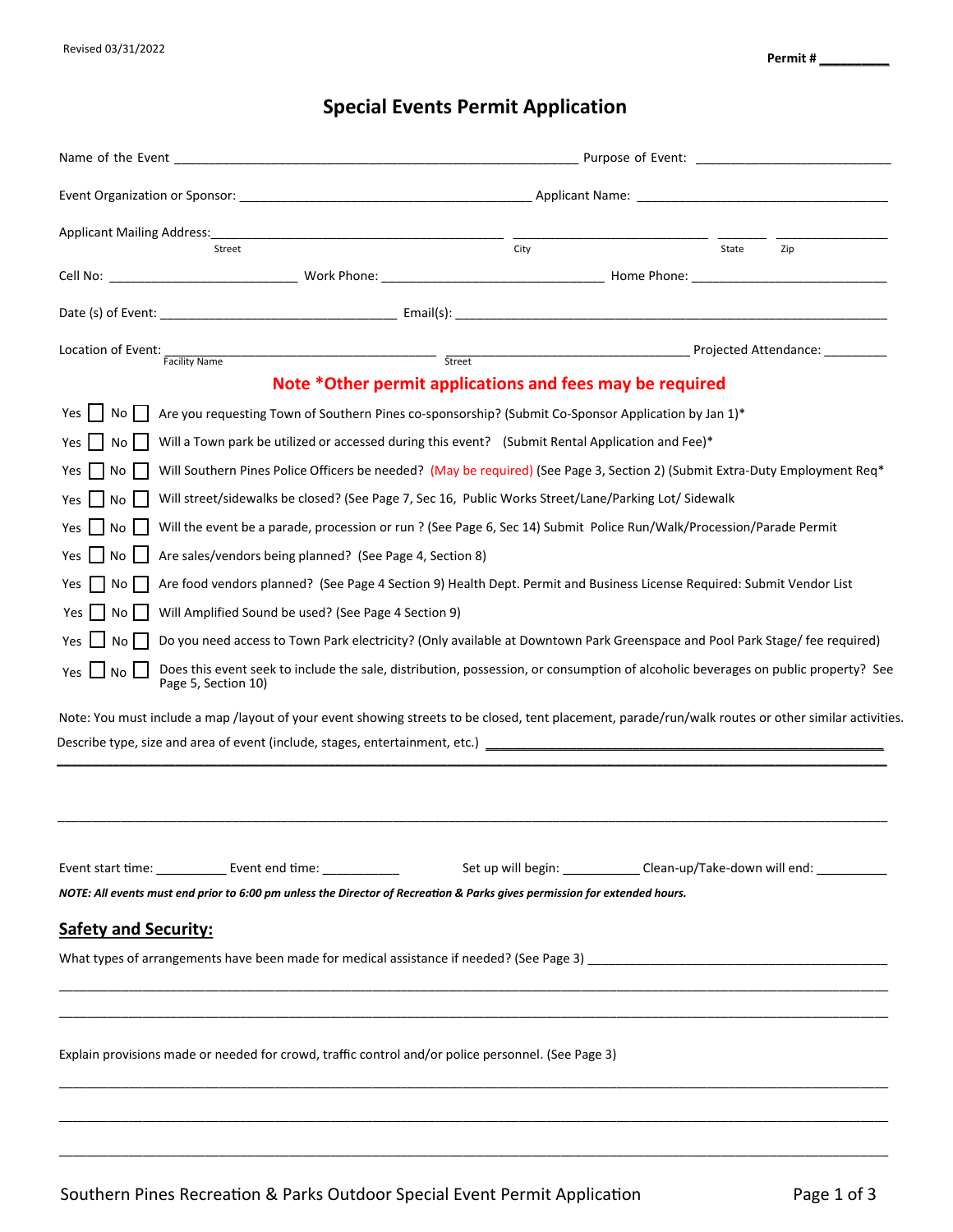**Permit # \_\_\_\_\_\_\_\_\_\_**

# **Event Setup**

| <b>Tents:</b> Will tents be used for the event?                                                                | $No$ $\Box$<br>(See Page 5-6, Section 11)<br>Yes $\vert \vert$                                                                                                                                                                                                                                                                                                                                                                                                                                                                                                                                                                                                                                                                                                                                                                                                                                         |
|----------------------------------------------------------------------------------------------------------------|--------------------------------------------------------------------------------------------------------------------------------------------------------------------------------------------------------------------------------------------------------------------------------------------------------------------------------------------------------------------------------------------------------------------------------------------------------------------------------------------------------------------------------------------------------------------------------------------------------------------------------------------------------------------------------------------------------------------------------------------------------------------------------------------------------------------------------------------------------------------------------------------------------|
|                                                                                                                |                                                                                                                                                                                                                                                                                                                                                                                                                                                                                                                                                                                                                                                                                                                                                                                                                                                                                                        |
| Banners: Will banners or signs be used at the event?<br>Electrical: If you require electrical access? Yes   No | Yes $\Box$<br>$No$ $\Box$<br>(See Page 6, Section 12)<br>$\perp$<br>If so, please describe any electrical needs and the ocation of power source:                                                                                                                                                                                                                                                                                                                                                                                                                                                                                                                                                                                                                                                                                                                                                       |
| <b>Electrical:</b> Will additional electrical be required than already exists at event location? Yes $\Box$    | No    <br>(See Page 4, Section 5)                                                                                                                                                                                                                                                                                                                                                                                                                                                                                                                                                                                                                                                                                                                                                                                                                                                                      |
| Food Vendors: Are food vendors being planned?                                                                  | (See Page 4-5, Sections 8 & 9)<br>- Is                                                                                                                                                                                                                                                                                                                                                                                                                                                                                                                                                                                                                                                                                                                                                                                                                                                                 |
|                                                                                                                |                                                                                                                                                                                                                                                                                                                                                                                                                                                                                                                                                                                                                                                                                                                                                                                                                                                                                                        |
| Will there be any cooking with grease?                                                                         | No   (See Pg. 3, Sec 2/Pg. 4, sec 8/pg. 5, Sec 9)<br>Yes                                                                                                                                                                                                                                                                                                                                                                                                                                                                                                                                                                                                                                                                                                                                                                                                                                               |
| Will an open flame be used for cooking?                                                                        | No $\Box$ (See Page 6, Section 11)<br>$Yes$                                                                                                                                                                                                                                                                                                                                                                                                                                                                                                                                                                                                                                                                                                                                                                                                                                                            |
| <b>IMPORTANT: If Event is Approved</b><br><b>Additional Documents Required:</b>                                | 1) List of Vendors with company name, owner's name, phone and email.<br>2) Southern Pines Food Vendor Permit for each vendor.<br>3) Moore County Environmental Health Department Food Vending Permit for each vendor.                                                                                                                                                                                                                                                                                                                                                                                                                                                                                                                                                                                                                                                                                  |
|                                                                                                                | Please describe sanitation provisions, restroom facilities, trash cans, event clean-up. (See Page 3 Section 3 & Page 4 Section 6)                                                                                                                                                                                                                                                                                                                                                                                                                                                                                                                                                                                                                                                                                                                                                                      |
|                                                                                                                |                                                                                                                                                                                                                                                                                                                                                                                                                                                                                                                                                                                                                                                                                                                                                                                                                                                                                                        |
| <b>Charity Fund Raiser</b> $Yes \Box No \Box$                                                                  | If so, attach 501C Certificate (Required)                                                                                                                                                                                                                                                                                                                                                                                                                                                                                                                                                                                                                                                                                                                                                                                                                                                              |
| described on the application may result in immediate revocation of the permit.                                 | The undersigned has answered all questions in this application truthfully and has read all related sections of the<br>Special Event Guide that relate to the applicable event. The undersigned also understands that any<br>misrepresentation in this application or deviation from the final agreed upon route and /or method of operation<br>Date: the contract of the contract of the contract of the contract of the contract of the contract of the contract of the contract of the contract of the contract of the contract of the contract of the contract of the cont                                                                                                                                                                                                                                                                                                                          |
|                                                                                                                |                                                                                                                                                                                                                                                                                                                                                                                                                                                                                                                                                                                                                                                                                                                                                                                                                                                                                                        |
| <b>INDEMNIFICATION:</b><br>omissions of Permittee or its officers, agents and employees.                       | Permittee hereby assumes all risks incident to or in connection with the permitted activity and shall be solely responsible for damage or injury<br>or contagion of whatever kind or nature, to person or property, directly or indirectly arising out of or in connection with the permitted activity<br>or the conduct of the Permittee's operation. Permittee hereby expressly agrees to indemnify, defend and save the Town harmless from any<br>penalties for violation of law, ordinance, or regulation affecting its activity and from any and all claims or suits for damages or losses<br>(including, but not limited to, attorneys fees and other litigation expenses) for personal injury and for property damage directly or indirectly<br>arising out of or in connection with the permitted activity or conduct of its operation or resulting from the negligence or intentional acts or |
|                                                                                                                | Date:                                                                                                                                                                                                                                                                                                                                                                                                                                                                                                                                                                                                                                                                                                                                                                                                                                                                                                  |